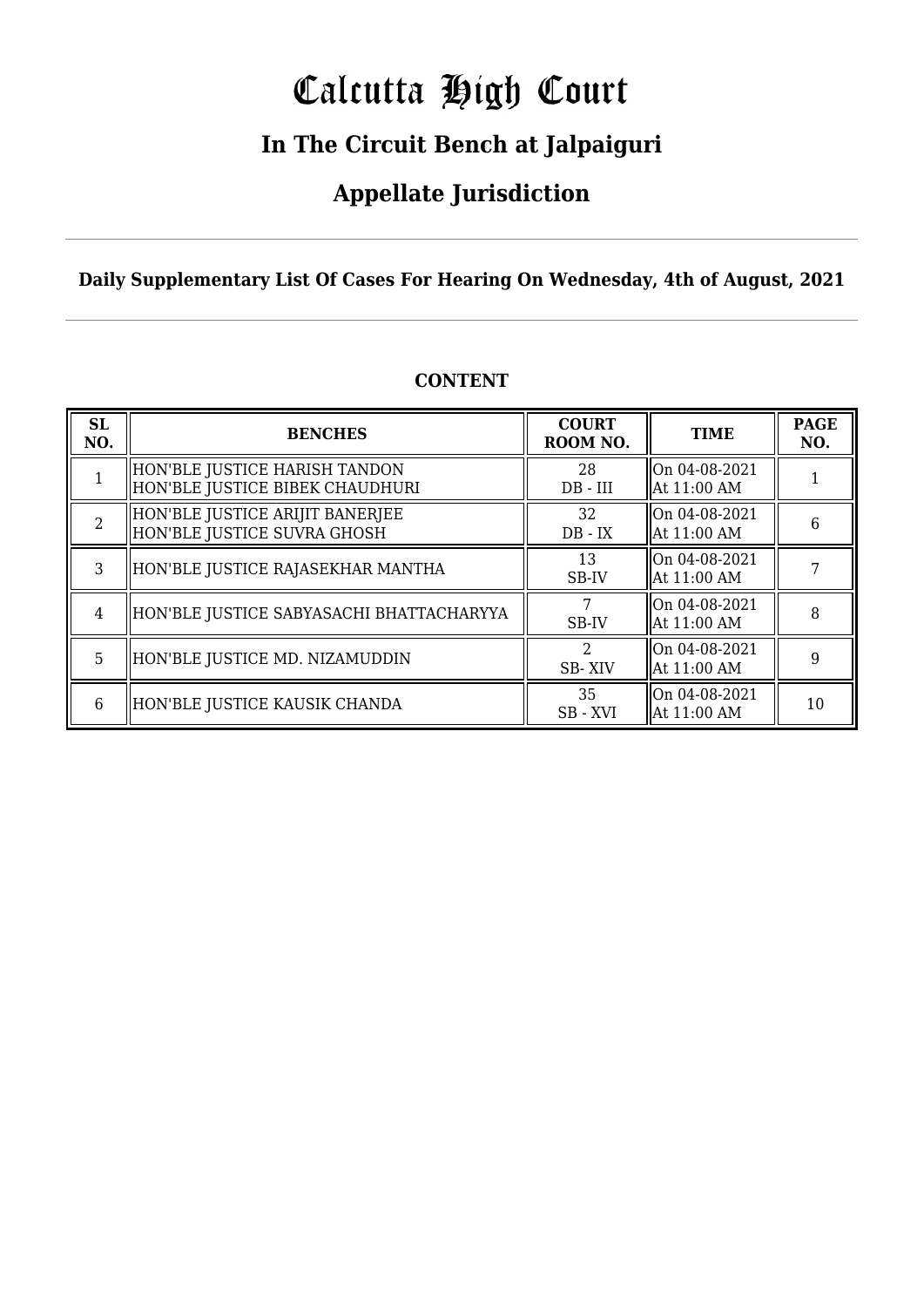

**DAILY CAUSELIST For Wednesday The 4th August 2021**

**COURT NO. 28**

**DIVISION BENCH (DB - III)**

**AT 11:00 AM**

**HON'BLE JUSTICE HARISH TANDON HON'BLE JUSTICE BIBEK CHAUDHURI**

**(VIA VIDEO CONFERENCE)**

### **FROM PRINCIPAL BENCH**

#### **APPLICATION FOR BAIL**

| $\mathbf{1}$ | CRM/690/2021                             | <b>LALAN ROY</b><br><b>VS</b><br>State of West Bengal                                          | <b>ABHIJIT GANGULY</b>                 |
|--------------|------------------------------------------|------------------------------------------------------------------------------------------------|----------------------------------------|
| 2            | CRM/695/2021                             | RABINDAR SINGH AND ANR<br><b>VS</b><br>THE STATE OF WEST<br><b>BENGAL</b>                      | SUBHASISH MISRA                        |
| 3            | CRM/696/2021                             | NARAYAN MANDAL<br><b>VS</b><br>THE STATE OF WEST<br><b>BENGAL</b>                              | <b>SUBHASISH MISRA</b>                 |
| 4            | CRM/704/2021                             | NAIMUL HAQUE @ ALI @<br><b>NAIMUL ISLAM</b><br><b>VS</b><br>THE STATE OF WEST<br><b>BENGAL</b> | <b>JAYDEEP KANTA</b><br><b>BHOWMIK</b> |
| 5            | CRM/736/2021                             | MANJOY MANDAL AND ANR<br><b>VS</b><br>THE STATE OF WEST<br><b>BENGAL</b>                       | JEENIA RUDRA                           |
| 6            | CRM/779/2021                             | <b>SASHI SAHANI</b><br>VS<br>THE STATE OF WEST<br><b>BENGAL</b>                                | <b>JAYDEEP KANTA</b><br><b>BHOWMIK</b> |
| 7            | CRM/804/2021                             | SAHIDUL HAQUE@SAIDUL<br><b>HAQUE</b><br><b>VS</b><br>State of West Bengal                      | AMAL KUMAR SAHA                        |
|              | <b>APPLICATION FOR ANTICIPATORY BAIL</b> |                                                                                                |                                        |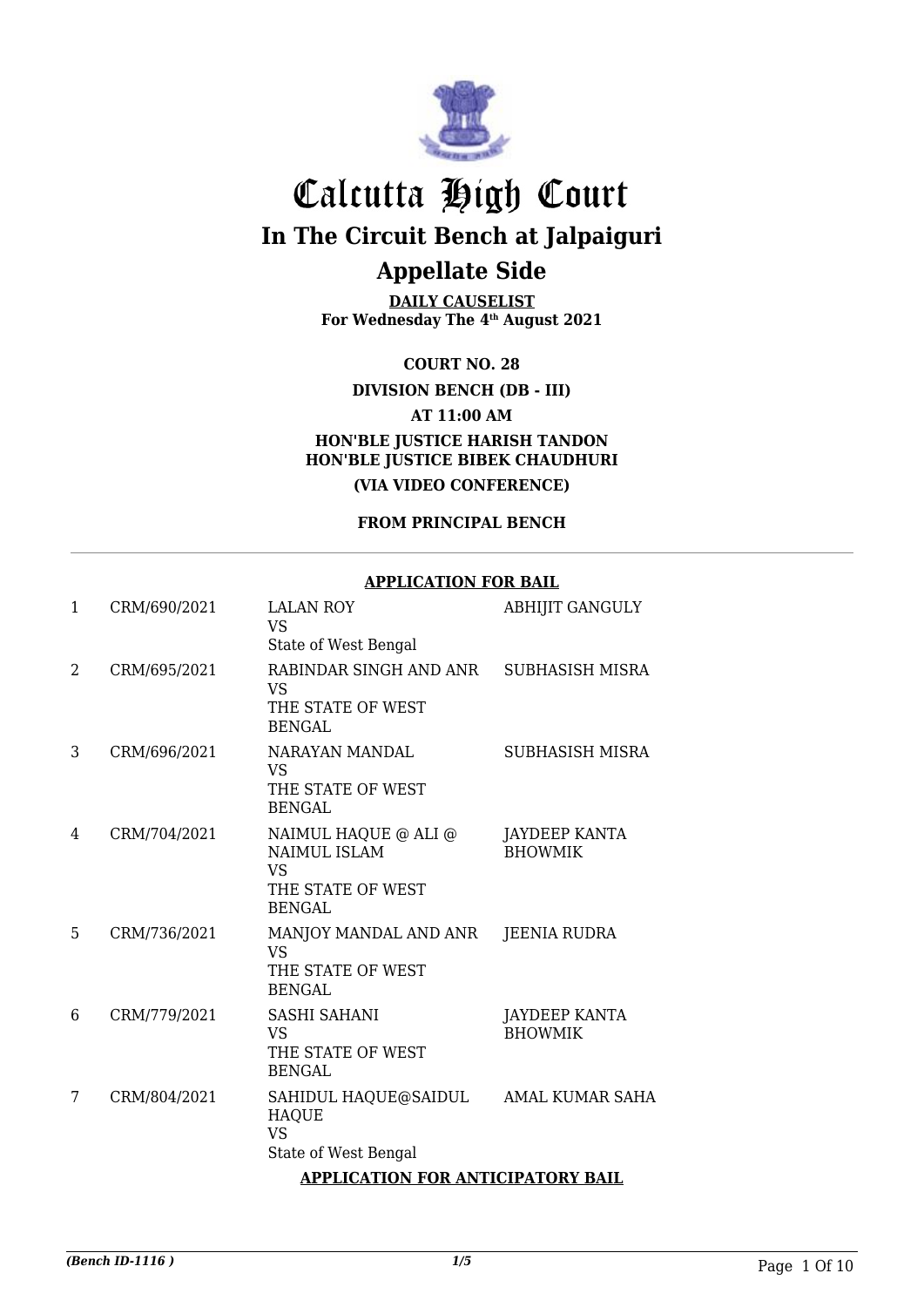| 8  | CRM/729/2021 | <b>ARIF HOSSAIN</b><br><b>VS</b><br>THE STATE OF WEST                                                     | MADHUSHRI DUTTA                        |
|----|--------------|-----------------------------------------------------------------------------------------------------------|----------------------------------------|
| 9  | CRM/728/2021 | <b>BENGAL</b><br>AMIR HOSSAIN AND ORS<br><b>VS</b><br>THE STATE OF WEST<br><b>BENGAL</b>                  | <b>JEENIA RUDRA</b>                    |
| 10 | CRM/735/2021 | RAHAMAN ALI AND ANR<br><b>VS</b><br>THE STATE OF WEST<br><b>BENGAL</b>                                    | DEBAJIT KUNDU                          |
| 11 | CRM/739/2021 | <b>BIMAL BARMAN</b><br><b>VS</b><br>THE STATE OF WEST<br><b>BENGAL</b>                                    | <b>SUDIP GUHA</b>                      |
| 12 | CRM/803/2021 | <b>ARUN KUMAR</b><br><b>VS</b><br>State of West Bengal                                                    | <b>SURYANEEL DAS</b>                   |
| 13 | CRM/782/2021 | ICHHAB SEKH @ RAFIKUL<br><b>SEKH AND ORS</b><br><b>VS</b><br>THE STATE OF WEST<br><b>BENGAL</b>           | ARPITA SAHA                            |
| 14 | CRM/692/2021 | TAPASH SARKAR @ TAPAS<br><b>SARKAR</b><br><b>VS</b><br>THE STATE OF WEST<br><b>BENGAL</b>                 | <b>SUDIP GUHA</b>                      |
| 15 | CRM/700/2021 | GOVINDA SARKAR @<br>GOVINDA KIRTANIA AND<br><b>ORS</b><br><b>VS</b><br>THE STATE OF WEST<br><b>BENGAL</b> | JAYDEEP KANTA<br><b>BHOWMIK</b>        |
| 16 | CRM/708/2021 | <b>BISWAJIT KIRTANIA</b><br><b>VS</b><br>THE STATE OF WEST<br><b>BENGAL</b>                               | JAYDEEP KANTA<br><b>BHOWMIK</b>        |
| 17 | CRM/709/2021 | SUREN CHANDRA ROY @<br><b>SUREN ROY AND ORS</b><br><b>VS</b><br>THE STATE OF WEST<br><b>BENGAL</b>        | <b>JAYDEEP KANTA</b><br><b>BHOWMIK</b> |
| 18 | CRM/710/2021 | SURANJIT SARKAR<br><b>VS</b><br>State of West Bengal                                                      | KUSHAL KUMAR<br>MUKHERJEE              |
| 19 | CRM/711/2021 | KIRAN CHANDRA HALDAR<br>@ KIRAN HALDAR<br><b>VS</b><br>State of West Bengal                               | <b>SHAHAN SHAH</b>                     |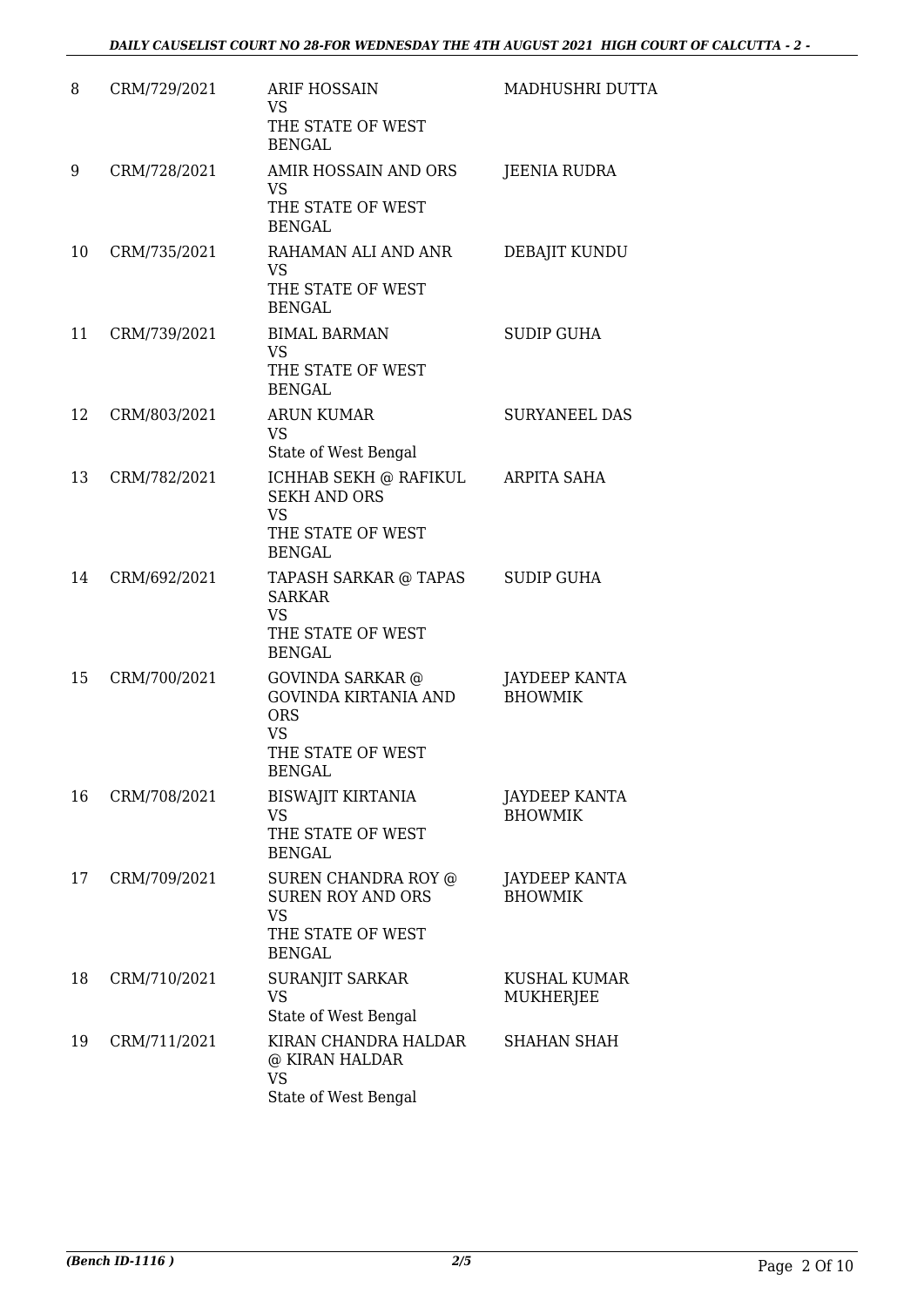| 20 | CRM/712/2021 | SARAT CHANDRA ROY @<br>SHARAT CHANDRA ROY<br><b>AND ORS</b><br><b>VS</b><br>THE STATE OF WEST<br><b>BENGAL</b> | <b>HILLOL SAHA</b><br><b>PODDER</b>    |
|----|--------------|----------------------------------------------------------------------------------------------------------------|----------------------------------------|
| 21 | CRM/714/2021 | <b>MADHABI DAS</b><br>VS<br>STATE OF WEST BENGAL                                                               | <b>JAYANT KUMAR</b><br><b>SINGH</b>    |
| 22 | CRM/717/2021 | <b>MANIK SEN</b><br><b>VS</b><br>THE STATE OF WEST<br><b>BENGAL</b>                                            | MADHUSHRI DUTTA                        |
| 23 | CRM/719/2021 | NIRMAL BARMAN<br>VS.<br>State of West Bengal                                                                   | <b>SANTANU MAJI</b>                    |
| 24 | CRM/724/2021 | <b>ARJUN SARKAR</b><br><b>VS</b><br>State of West Bengal                                                       | RATAN CHANDRA<br><b>ROY</b>            |
| 25 | CRM/726/2021 | AKKES ALI@AKKESH SEKH<br><b>AND ORS</b><br><b>VS</b><br>State of West Bengal                                   | RATAN CHANDRA<br>ROY                   |
| 26 | CRM/732/2021 | FULBAR SEKH@FULBAR ALI<br><b>AND ORS</b><br><b>VS</b><br>State of West Bengal                                  | RATAN CHANDRA<br>ROY                   |
| 27 | CRM/733/2021 | <b>JUGAL SARKAR</b><br><b>VS</b><br>THE STATE OF WEST<br><b>BENGAL</b>                                         | <b>JAYDEEP KANTA</b><br><b>BHOWMIK</b> |
| 28 | CRM/747/2021 | JAHANGIR MIA @ JAHANGIR<br><b>HOSSAIN</b><br><b>VS</b><br>THE STATE OF WEST<br><b>BENGAL</b>                   | <b>SUMAN SEHANABIS</b><br>(MANDAL)     |
| 29 | CRM/754/2021 | <b>AJAY SARKAR</b><br><b>VS</b><br>State of West Bengal                                                        | <b>ARINDAM SEN</b>                     |
| 30 | CRM/761/2021 | ASHIM KIRTANIYA AND<br>ANR<br><b>VS</b><br>State of West Bengal                                                | JEENIA RUDRA                           |
| 31 | CRM/764/2021 | RATUL MALAKAR<br><b>VS</b><br>State of West Bengal                                                             | <b>SANANDA</b><br><b>BHATTACHARYYA</b> |
| 32 | CRM/776/2021 | PINTU BISWAS AND ANR<br><b>VS</b><br>State of West Bengal                                                      | SUDHINDRA DAS                          |
| 33 | CRM/777/2021 | <b>TARAK SAHA</b><br>VS<br>State of West Bengal                                                                | JEENIA RUDRA                           |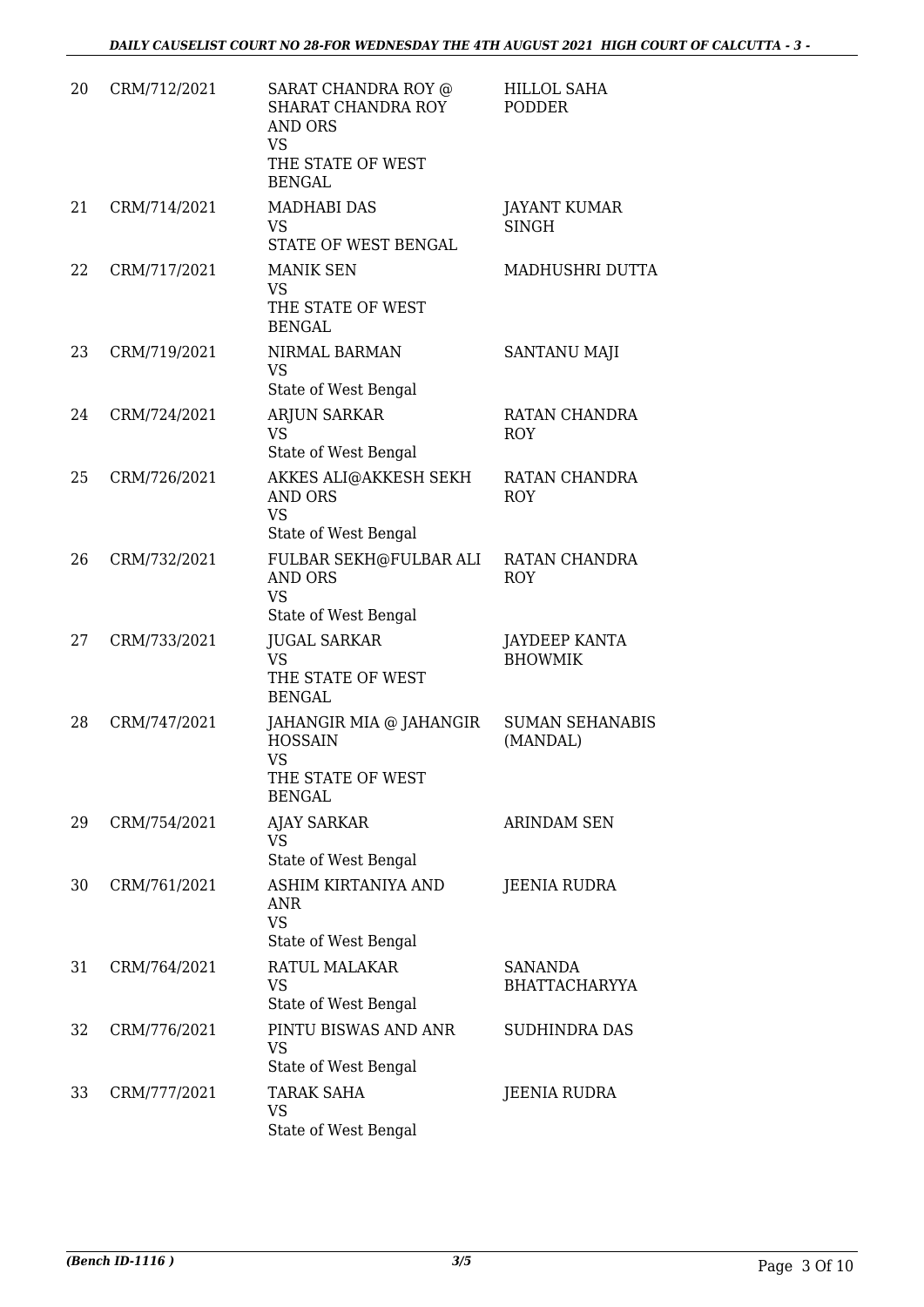| 34 | CRM/778/2021                                                         | MANTOSH DAKUA AND ORS<br><b>VS</b><br>THE STATE OF WEST<br><b>BENGAL</b>                         | HILLOL SAHA<br><b>PODDER</b>                                                    |
|----|----------------------------------------------------------------------|--------------------------------------------------------------------------------------------------|---------------------------------------------------------------------------------|
| 35 | CRM/780/2021                                                         | HIRANMOY ROY @<br><b>HIRANMAY ROY</b><br><b>VS</b><br>THE STATE OF WEST<br><b>BENGAL</b>         | ANIRBAN BANERJEE                                                                |
| 36 | CRM/781/2021                                                         | NAREN BARMAN @ BUDU<br><b>VS</b><br>THE STATE OF WEST<br><b>BENGAL</b>                           | <b>HILLOL SAHA</b><br><b>PODDER</b>                                             |
| 37 | CRM/785/2021                                                         | BIKASH PRADHAN AND ANR<br><b>VS</b><br>State of West Bengal                                      | RANJIT SINGH                                                                    |
| 38 | CRM/790/2021                                                         | SATYAKI CHAKRABORTY<br><b>VS</b><br>State of West Bengal                                         | PUJA GOSWAMI                                                                    |
| 39 | CRM/798/2021                                                         | JOYDEEP MANDAL @<br><b>HODOL</b><br><b>VS</b><br>State of West Bengal                            | <b>SAYAN KANJILAL</b>                                                           |
|    |                                                                      | <b>APPLICATION</b>                                                                               |                                                                                 |
| 40 |                                                                      | IA NO. CRAN/1/2021 BANI BANERJEE AND ORS<br><b>Vs</b><br>THE STATE OF WEST                       | HILLOL SAHA<br>PODDER<br><b>HILLOL SAHA</b>                                     |
| 41 | In CRM/292/2021<br>IA NO. CRAN/1/2021 SAHEB ALI                      | <b>BENGAL</b><br><b>Vs</b><br>THE STATE OF WEST                                                  | <b>PODDER</b><br><b>SUMAN SEHANABIS</b><br>(MANDAL)<br><b>SUMAN SEHANABIS</b>   |
| 42 | In CRM/458/2021<br>IA NO. CRAN/1/2021 SAHANUR MIA<br>In CRM/499/2021 | <b>BENGAL</b><br>V <sub>S</sub><br>THE STATE OF WEST<br>BENGAL                                   | (MANDAL)<br><b>HILLOL SAHA</b><br>PODDER<br><b>HILLOL SAHA</b><br><b>PODDER</b> |
| 43 | In CRM/242/2021                                                      | IA NO. CRAN/1/2021 SUSHANTA BARMAN AND<br><b>ORS</b><br>Vs<br>THE STATE OF WEST<br><b>BENGAL</b> | <b>HILLOL SAHA</b><br>PODDER<br><b>HILLOL SAHA</b><br><b>PODDER</b>             |
| 44 |                                                                      | IA NO. CRAN/1/2021 RAMESH MANJU BISHNOI@<br>RAMESH MANJU BISHNOY@<br>RAMESH KUMAR BISHNOI        | PRITAM ROY<br>PRITAM ROY                                                        |
|    | In CRM/497/2021                                                      | Vs<br>THE STATE OF WEST<br><b>BENGAL</b>                                                         |                                                                                 |
| 45 |                                                                      | IA NO. CRAN/1/2021 RAJU BARMAN @ BABAI<br><b>BARMAN</b><br>Vs                                    | SUBHASISH MISRA<br>SUBHASISH MISRA                                              |
|    | In CRM/534/2021                                                      | THE STATE OF WEST<br><b>BENGAL</b>                                                               |                                                                                 |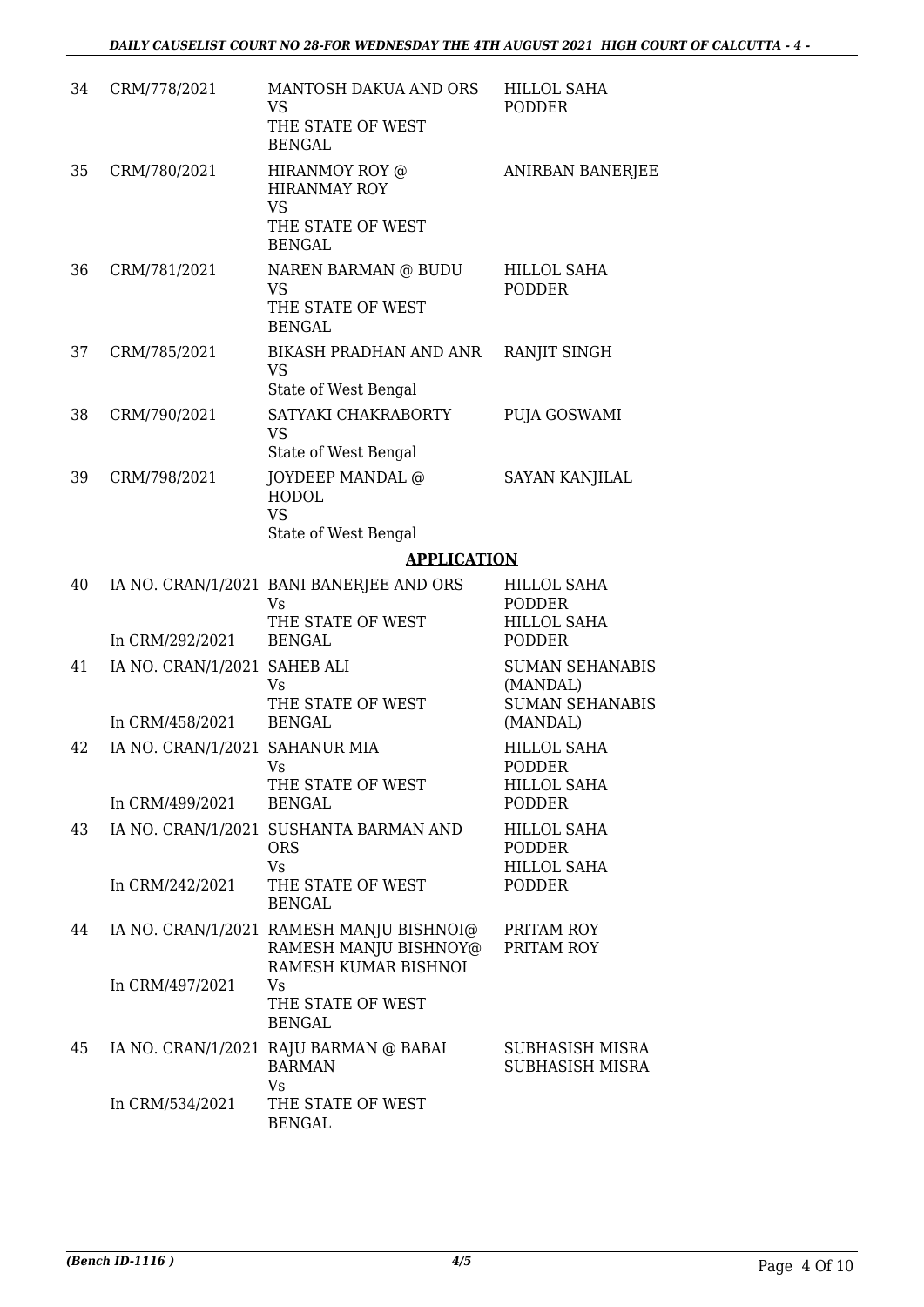| 46 | IA NO. CRAN/2/2021 CHANDAN LASKAR<br>In CRM/579/2021 | Vs<br>THE STATE OF WEST<br>BENGAL                        | SUBHASISH MISRA<br>SUBHASISH MISRA |
|----|------------------------------------------------------|----------------------------------------------------------|------------------------------------|
|    |                                                      | <b>RELAXATION OF BAIL</b>                                |                                    |
| 47 | CRM/74/2021                                          | SARJU SHARMA<br>VS<br>THE STATE OF WEST<br><b>BENGAL</b> | ANIRBAN BANERJEE                   |
|    | IA NO: CRAN/1/2021                                   |                                                          |                                    |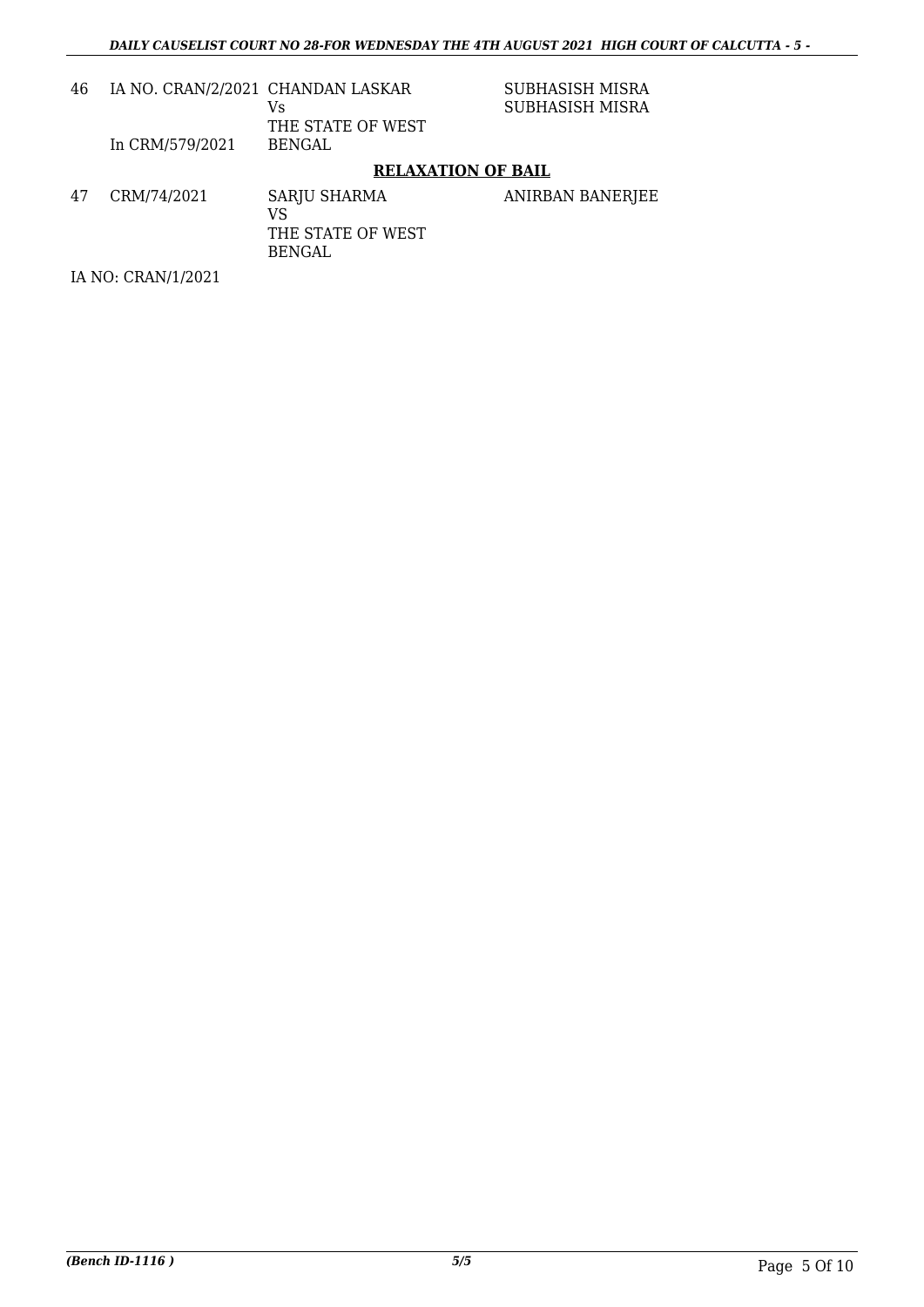

**DAILY CAUSELIST For Wednesday The 4th August 2021**

**COURT NO. 32**

**DIVISION BENCH (DB - IX)**

**AT 11:00 AM**

**HON'BLE JUSTICE ARIJIT BANERJEE HON'BLE JUSTICE SUVRA GHOSH**

**(VIA VIDEO CONFERENCE)**

**FROM PRINCIPAL BENCH**

#### **APPLICATION FOR BAIL**

| 1                           | CRM/767/2021<br>$(05-08-2021)$                    | <b>SANJAY KUMAR PAUL @</b><br>SANJAY PAUL<br>VS.<br>STATE OF WEST BENGAL                             | SHIBAJI KUMAR DAS                                                  |
|-----------------------------|---------------------------------------------------|------------------------------------------------------------------------------------------------------|--------------------------------------------------------------------|
| $\mathcal{D}_{\mathcal{L}}$ | CRM/797/2021                                      | ANUP ROY@PRAKASH ROY<br><b>AND ORS</b><br><b>VS</b><br>State of West Bengal                          | MADHUSHRI DUTTA                                                    |
| 3                           | CRM/783/2021                                      | RAGHUNATH BARMAN<br>VS<br>THE STATE OF WEST<br><b>BENGAL</b>                                         | RATAN CHANDRA<br><b>ROY</b>                                        |
| 4                           | CRM/784/2021                                      | ALAMIN HAQUE @<br><b>ALAMMIN</b><br>VS<br>State of West Bengal                                       | RATAN CHANDRA<br>ROY                                               |
| 5                           | IA NO. CRAN/1/2021 RUSTOM MIAH<br>In CRM/509/2021 | Vs<br>(Main File Not Here) THE STATE OF WEST<br><b>BENGAL</b>                                        | <b>ARUSHI RATHORE</b><br><b>ARUSHI RATHORE</b>                     |
| 6                           | In CRM/479/2021                                   | IA NO. CRAN/1/2021 SOHONLAL AND ANR<br>Vs<br>(Main File Not Here) THE STATE OF WEST<br><b>BENGAL</b> | JAYDEEP KANTA<br><b>BHOWMIK</b><br>JAYDEEP KANTA<br><b>BHOWMIK</b> |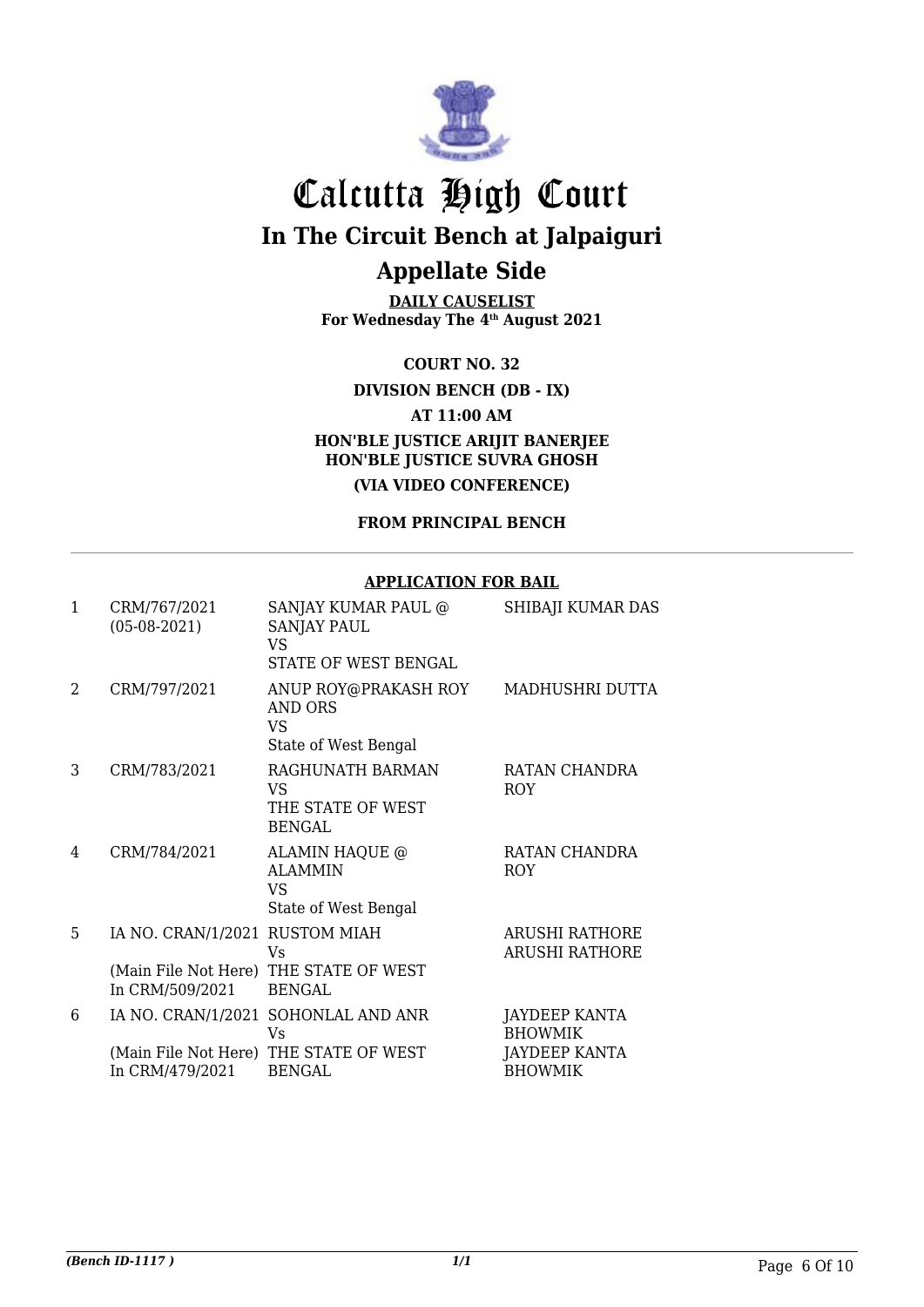

**DAILY CAUSELIST For Wednesday The 4th August 2021**

**COURT NO. 13 SINGLE BENCH (SB-IV) AT 11:00 AM HON'BLE JUSTICE RAJASEKHAR MANTHA (VIA VIDEO CONFERENCE)**

**FROM PRINCIPAL BENCH**

#### **MOTION**

1 WPA/1120/2021 SUSHIL KUMAR AGARWAL AND ANR VS STATE OF WEST BENGAL AND ORS. ABIRLAL CHAKRAVORTI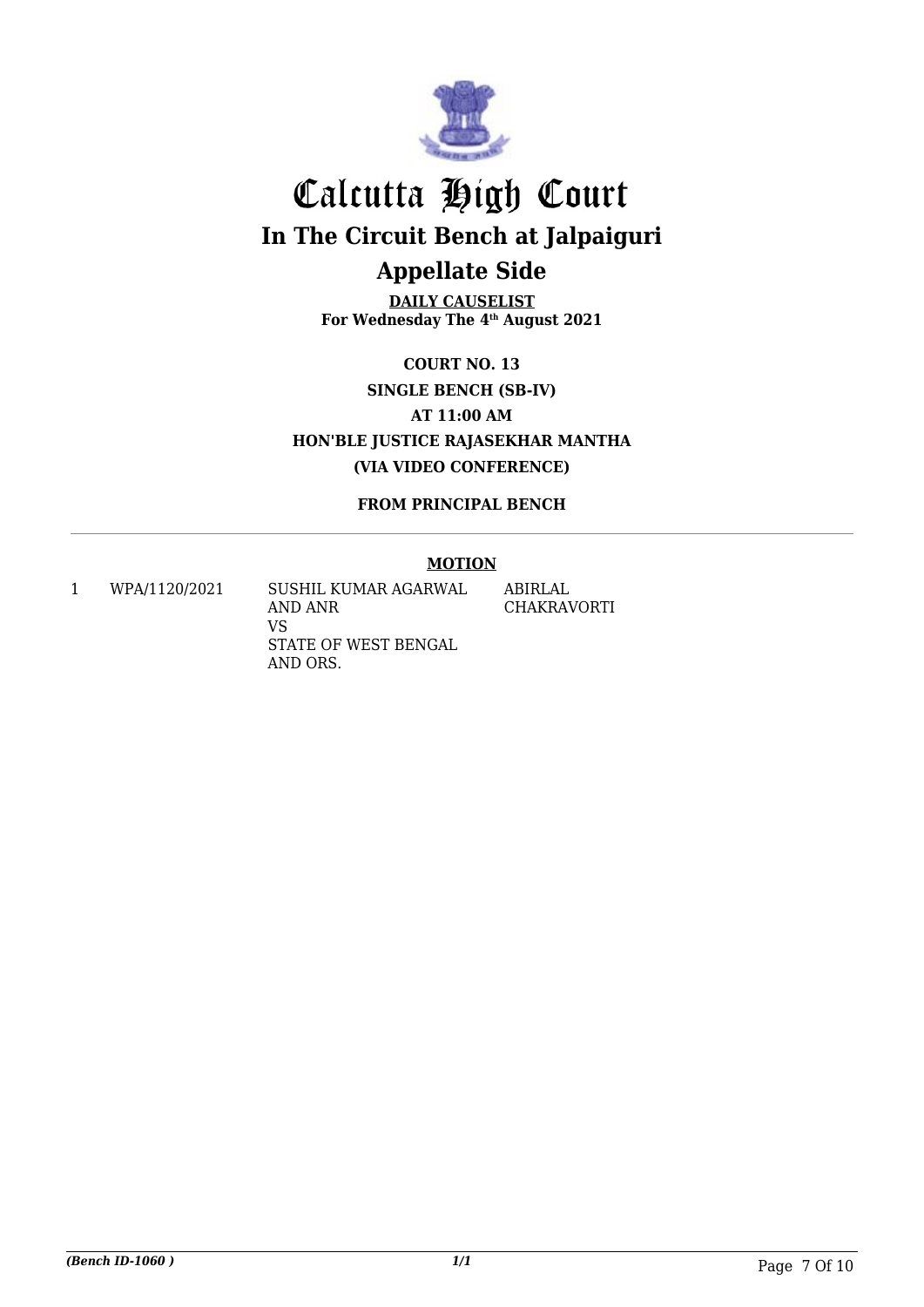

**DAILY CAUSELIST For Wednesday The 4th August 2021**

> **COURT NO. 7 SINGLE BENCH (SB-IV)**

> > **AT 11:00 AM**

**HON'BLE JUSTICE SABYASACHI BHATTACHARYYA (VIA VIDEO CONFERENCE)**

**FROM PRINCIPAL BENCH**

#### **CIRCUIT BENCH MATTERS WILL BE TAKEN UP FIRST, THEN CALCUTTA HIGH COURT, APPELLATE SIDE MATTERS WILL BE TAKEN UP**

### **CIVIL MOTION**

| CO/64/2021 | MITALI ROY GUHA<br>VS<br>MIHIR GUHA AND ORS    | DEBORSHI DHAR         |
|------------|------------------------------------------------|-----------------------|
| CO/65/2021 | KOUSHIK DE SARKAR<br>VS<br>SURANJANA DE SARKAR | <b>PRANTICK GHOSH</b> |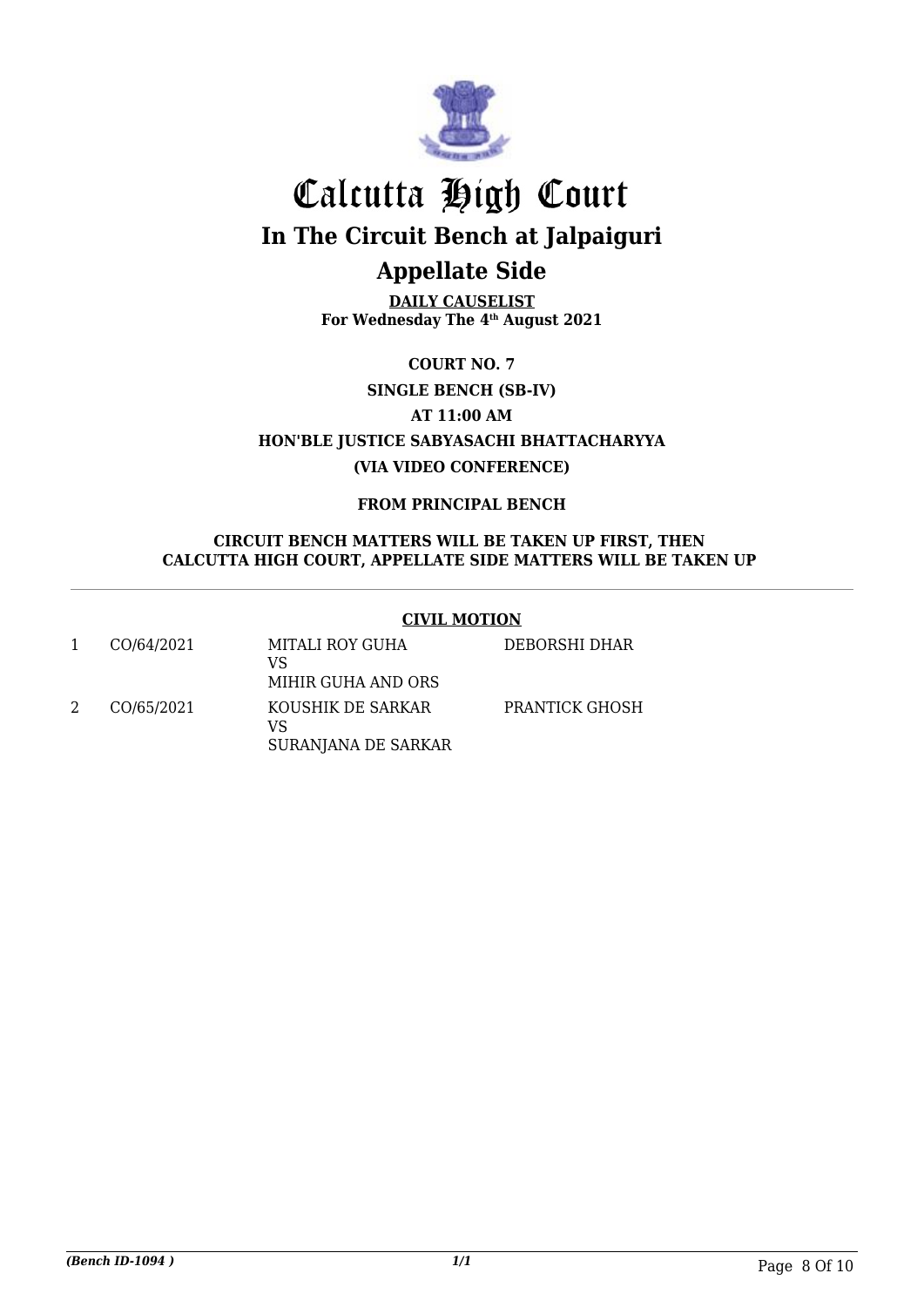

**DAILY CAUSELIST For Wednesday The 4th August 2021**

**COURT NO. 2 SINGLE BENCH (SB- XIV) AT 11:00 AM HON'BLE JUSTICE MD. NIZAMUDDIN (VIA VIDEO CONFERENCE)**

**FROM PRINCIPAL BENCH**

#### **MOTION**

1 WPA/1117/2021 MANOJ PATIL

VS Union of India AND ORS KAUSTUV SHOME